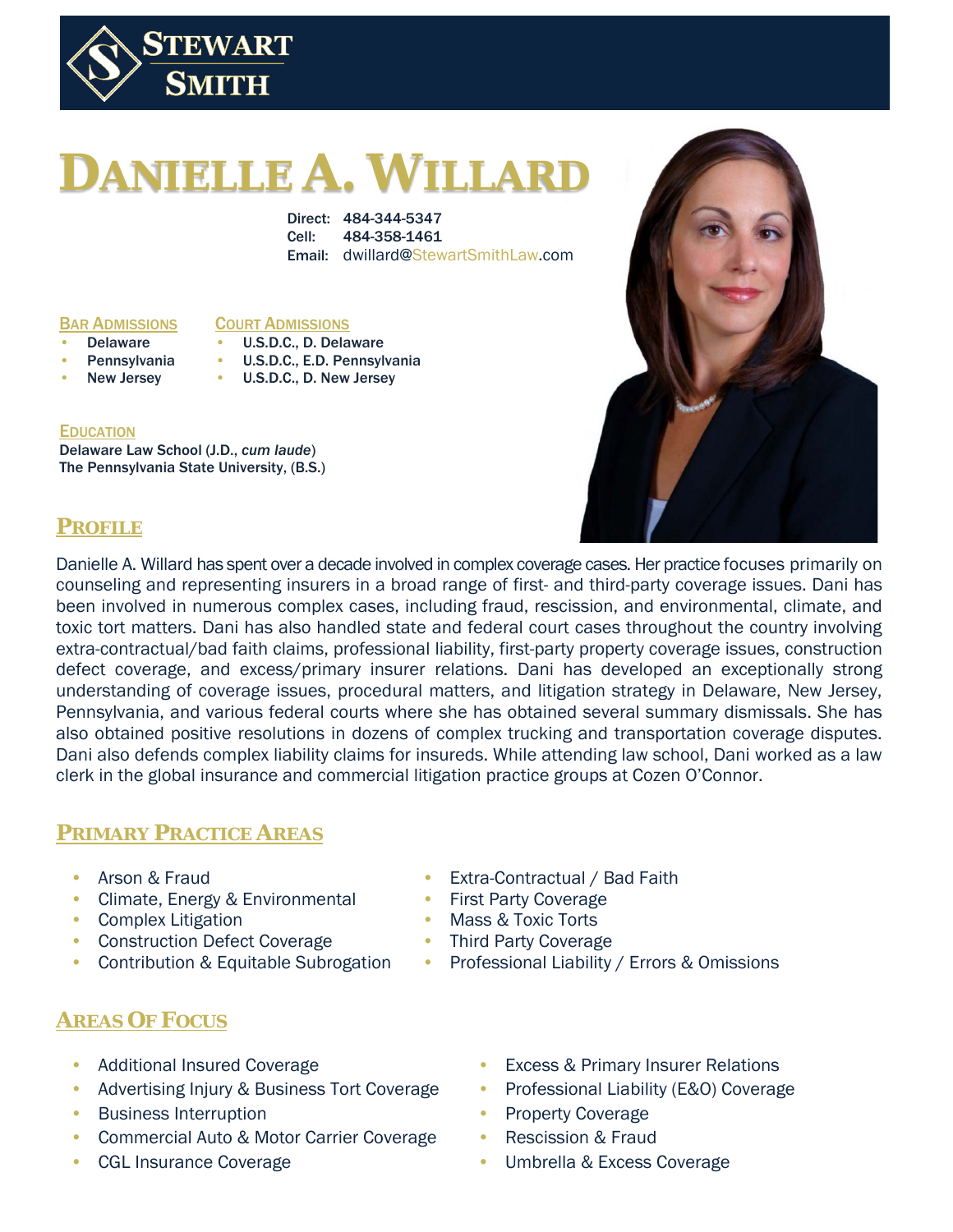#### **REPRESENTATIVE MATTERS**

Multiple Actions (New Jersey 2015). Successfully moved to quash existing court orders permitting substituted service upon clients on coverage and constitutional bases.

*High Associates v. Zurich* (Pennsylvania 2014). Obtained summary judgment in large first-party case establishing that cost to refill sinkholes was not covered.

*Colony v. Sorenson* (Kentucky 2011). The Federal District Court, in a 48-page opinion, granted our client's motion for summary judgment holding that the insureds' failure to comply with the "claims made and reported" provision in an excess policy resulted in a multi-million dollar gap in coverage between primary and excess layers.

*Spider Construction v. Colony* (New Jersey 2011). Court awarded judgment to client/liability insurer in eight figure construction defect case on the basis of a policy limitation restricting coverage to "designated operations." In reaching its holding, the Court created favorable new law restricting substituted service upon insurers in New Jersey.

*Steadfast v. AES* (Virginia 2011). SBR attorney served as trial and appellate counsel in litigation designated as a "Top 10 Insurance Case of 2011." In this high-profile case of first impression, our client successfully established that climate change nuisance claims are not covered under CGL policies.

*SPX v. ICSOP* (Pennsylvania 2010). A state court (Philadelphia County) judge awarded summary judgment to excess insurer/client recognizing the applicability of an \$8 million set-off based upon a novel horizontal exhaustion theory.

*American Guar. & Liab. Ins. Co. v. Intel Corp.* (Delaware 2009). Obtained summary judgment for an insurer in an advertising injury coverage action in which the underlying case was described as potentially becoming one of the largest antitrust cases ever in the United States.

*Johnny Word v. ACE* (Florida 2009). Insured sought \$2 million in under-insured motorist coverage under his employer's liability insurance policy. Prior counsel had recommended a \$1 million settlement, but an SBR lawyer recommended filing a dispositive motion. The Court granted ACE's motion for summary judgment, creating highly favorable case law in Florida on UIM waiver issues.

*Eagle Access, LLC v. Fireman's Fund* (Alabama 2008). In first party coverage action, the insured sought \$350,000 as a result of damage sustained to construction equipment, and vigorously pursued bad faith claims. After briefing of motion for summary judgment, case was dismissed.

*Essex Builders v. One Beacon* (Florida 2007). Insured was represented by premier Florida bad faith firm in this construction defect coverage case. Similarly situated co-defendant paid \$2 million to settle its exposure, and prior counsel suggested that our client make a "seven figure offer." An SBR lawyer recommended against settlement, and the client prevailed on the coverage issues, creating favorable new law on what constitutes an "occurrence." The Federal Court also awarded our client \$78,000 in prevailing party attorney's fees.

## **PROFESSIONAL MEMBERSHIPS & AFFILIATIONS**

• Delaware State Bar Association